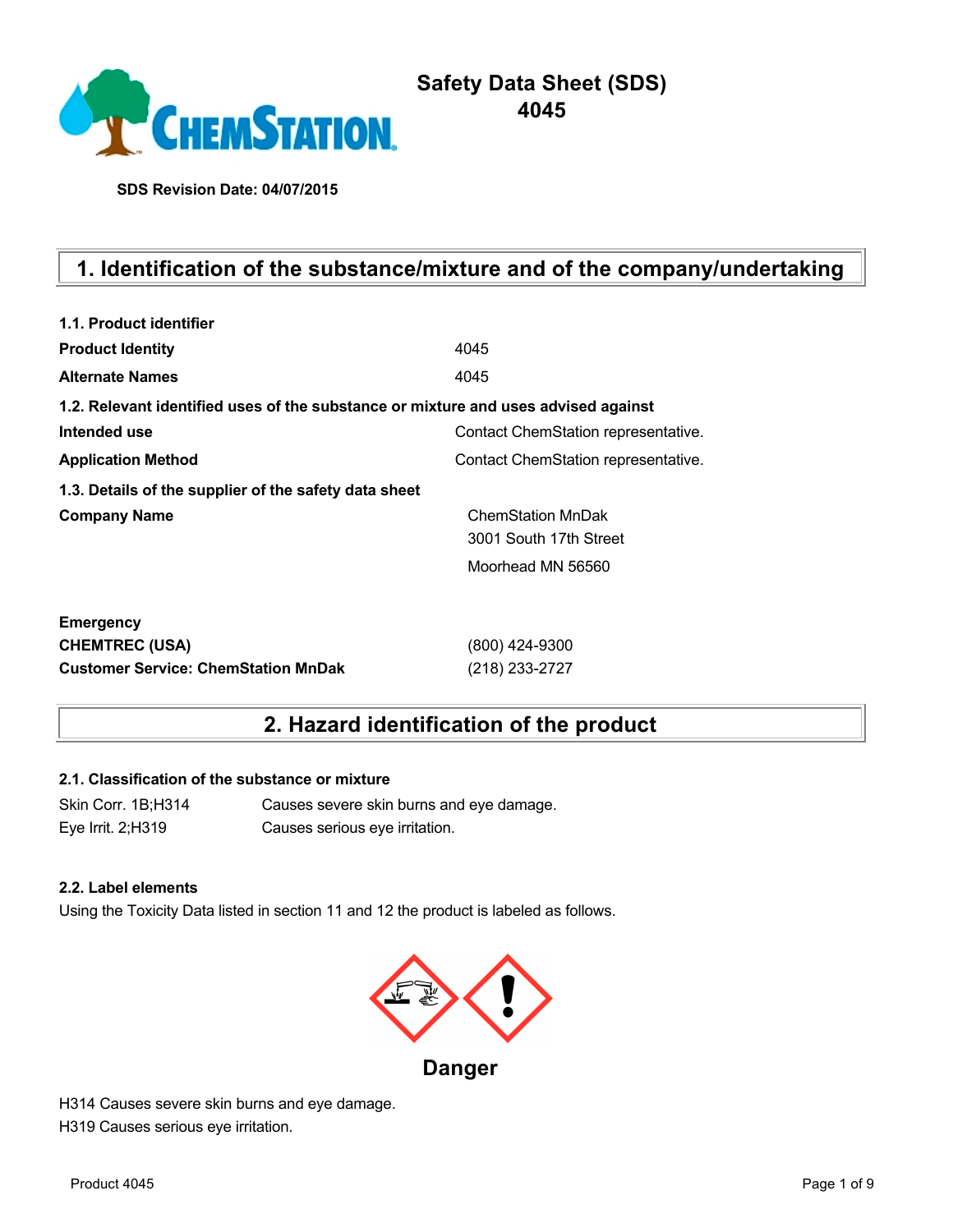## **[Prevention]:**

P260 Do not breathe mist / vapors / spray.

P264 Wash thoroughly after handling.

P280 Wear protective gloves / eye protection / face protection.

## **[Response]:**

P301+330+331 IF SWALLOWED: Rinse mouth. Do NOT induce vomiting.

P303+361+353 IF ON SKIN (or hair): Remove / Take off immediately all contaminated clothing. Rinse skin with water / shower.

P304+340 IF INHALED: Remove victim to fresh air and keep at rest in a position comfortable for breathing.

P305+351+338 IF IN EYES: Rinse continuously with water for several minutes. Remove contact lenses if present and easy to do - continue rinsing.

P310 Immediately call a POISON CENTER or doctor / physician.

P337+313 If eye irritation persists: Get medical advice / attention.

P363 Wash contaminated clothing before reuse.

## **[Storage]:**

P405 Store locked up.

**[Disposal]:**

P501 Dispose of contents / container in accordance with local / national regulations.

# **3. Composition/information on ingredients**

This product contains the following substances that present a hazard within the meaning of the relevant State and Federal Hazardous Substances regulations.

| <b>Ingredient/Chemical Designations</b>                     | Weight %   | <b>GHS Classification</b>                                                                                            | <b>Notes</b>   |
|-------------------------------------------------------------|------------|----------------------------------------------------------------------------------------------------------------------|----------------|
| Sodium hydroxide<br>CAS Number: 0001310-73-2                | $1.0 - 10$ | Skin Corr. 1A:H314<br>Acute Tox. 4:H312                                                                              | $\vert$ [1][2] |
| Ethylene glycol monobutyl ether<br>CAS Number: 0000111-76-2 | $1.0 - 10$ | Acute Tox. 4:H332<br>Acute Tox. 4:H312<br>Acute Tox. 4:H302<br><b>Eye Irrit. 2:H319</b><br><b>Skin Irrit. 2:H315</b> | [1][2]         |

[1] Substance classified with a health or environmental hazard.

[2] Substance with a workplace exposure limit.

[3] PBT-substance or vPvB-substance.

\*The full texts of the phrases are shown in Section 16.

# **4. First aid measures**

## **4.1. Description of first aid measures**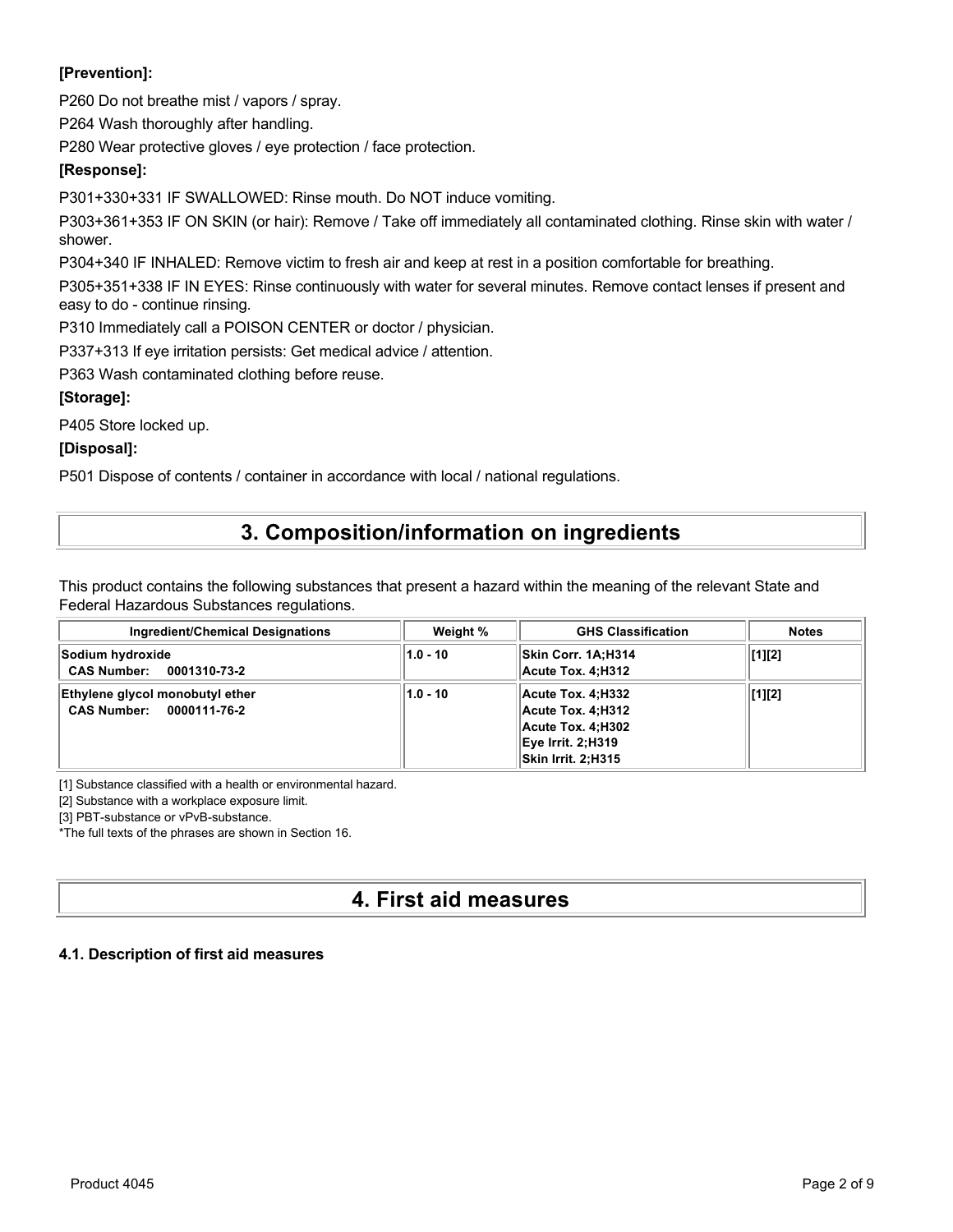| General           | Move victim to fresh air.<br>Call 911 or emergency medical service if deemed necessary.<br>Give artificial respiration if victim is not breathing.<br>Do not use mouth-to-mouth method if victim ingested or inhaled the substance; give artificial<br>respiration with the aid of a pocket mask equipped with a one-way valve or other proper<br>respiratory medical device.<br>Administer oxygen if breathing is difficult.<br>Remove and isolate contaminated clothing and shoes.<br>In case of contact with substance, immediately flush skin or eyes with running water for at<br>least 20 minutes.<br>For minor skin contact, avoid spreading material on unaffected skin.<br>Keep victim warm and quiet.<br>Effects of exposure (inhalation, ingestion or skin contact) to substance may be delayed.<br>Ensure that medical personnel are aware of the material(s) involved and take precautions to<br>protect themselves. |
|-------------------|-----------------------------------------------------------------------------------------------------------------------------------------------------------------------------------------------------------------------------------------------------------------------------------------------------------------------------------------------------------------------------------------------------------------------------------------------------------------------------------------------------------------------------------------------------------------------------------------------------------------------------------------------------------------------------------------------------------------------------------------------------------------------------------------------------------------------------------------------------------------------------------------------------------------------------------|
| <b>Inhalation</b> | Move victim to fresh air. Call emergency medical care. Apply artificial respiration if victim is<br>not breathing. Do not use mouth-to-mouth method if victim ingested or inhaled the<br>substance; induce artificial respiration with the aid of a pocket mask equipped with a one-way<br>valve or other proper respiratory medical device. Administer oxygen if breathing is difficult.                                                                                                                                                                                                                                                                                                                                                                                                                                                                                                                                         |
| <b>Eyes</b>       | Irrigate copiously with clean water for at least 15 minutes, holding the eyelids apart and seek<br>medical attention.                                                                                                                                                                                                                                                                                                                                                                                                                                                                                                                                                                                                                                                                                                                                                                                                             |
| <b>Skin</b>       | Remove contaminated clothing. Wash skin thoroughly with soap and water or use a<br>recognized skin cleanser.                                                                                                                                                                                                                                                                                                                                                                                                                                                                                                                                                                                                                                                                                                                                                                                                                      |
| Ingestion         | If swallowed obtain immediate medical attention. Keep at rest. Do NOT induce vomiting.                                                                                                                                                                                                                                                                                                                                                                                                                                                                                                                                                                                                                                                                                                                                                                                                                                            |
|                   | 4.2. Most important symptoms and effects, both acute and delayed                                                                                                                                                                                                                                                                                                                                                                                                                                                                                                                                                                                                                                                                                                                                                                                                                                                                  |
| <b>Overview</b>   | Effects of exposure (inhalation, ingestion or skin contact) to substance may be delayed. See<br>section 2 for further details.                                                                                                                                                                                                                                                                                                                                                                                                                                                                                                                                                                                                                                                                                                                                                                                                    |
| <b>Eyes</b>       | Causes serious eye irritation.                                                                                                                                                                                                                                                                                                                                                                                                                                                                                                                                                                                                                                                                                                                                                                                                                                                                                                    |
| <b>Skin</b>       | Causes severe skin burns and eye damage.                                                                                                                                                                                                                                                                                                                                                                                                                                                                                                                                                                                                                                                                                                                                                                                                                                                                                          |
|                   |                                                                                                                                                                                                                                                                                                                                                                                                                                                                                                                                                                                                                                                                                                                                                                                                                                                                                                                                   |

# **5. Fire-fighting measures**

## **5.1. Extinguishing media**

Recommended extinguishing media; alcohol resistant foam, CO<sub>2</sub>, powder, water spray. Do not use; water jet.

## **5.2. Special hazards arising from the substance or mixture**

Hazardous decomposition: Hydrogen chloride and chlorine. Chlorine gas rate of decomposition increases with the concentration with temperatures above 85 degrees F (30C).

Do not breathe mist / vapors / spray.

## **5.3. Advice for fire-fighters**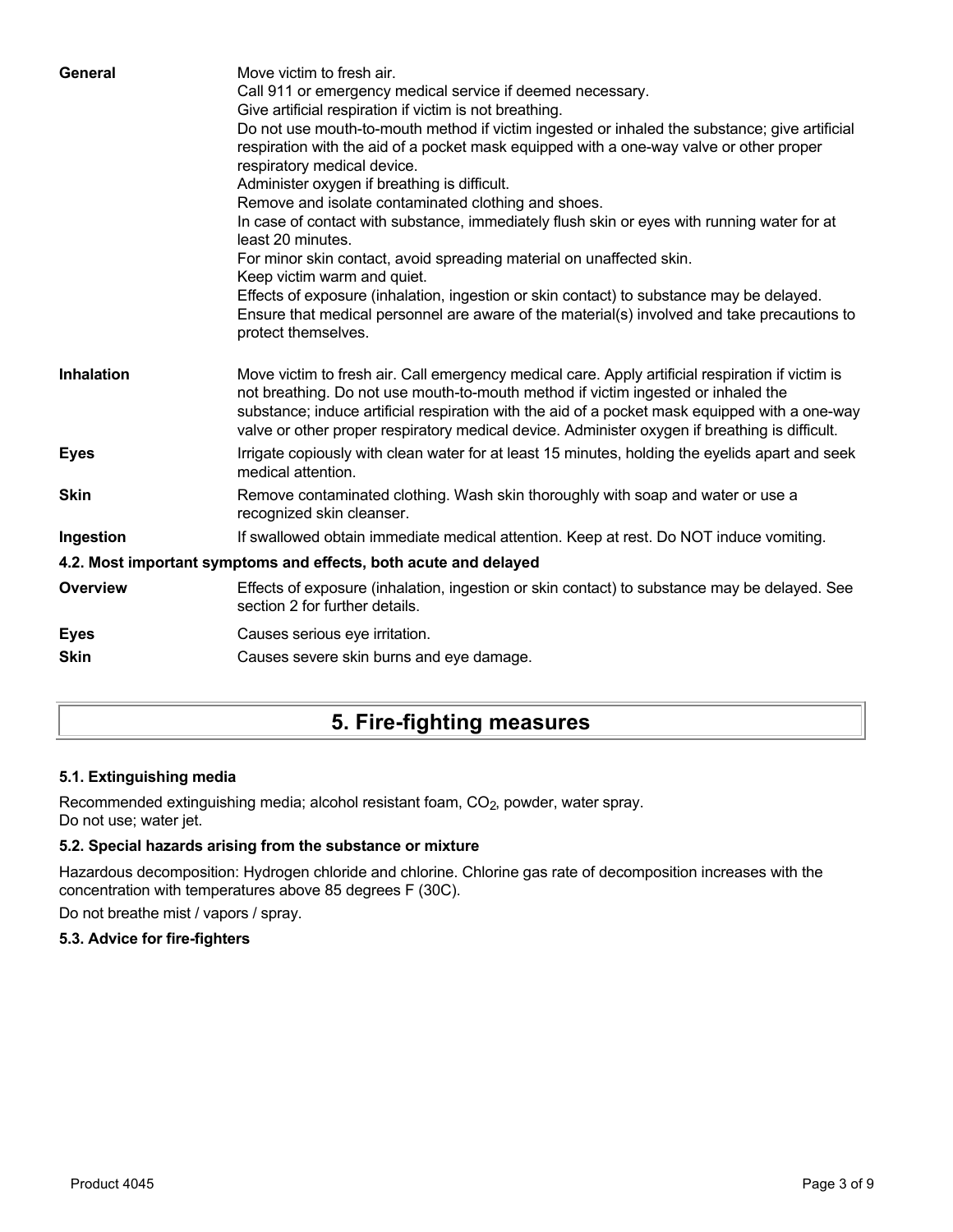Wear positive pressure self-contained breathing apparatus (SCBA).

Wear chemical protective clothing that is specifically recommended by the manufacturer. It may provide little or no thermal protection.

Non-combustible, substance itself does not burn but may decompose upon heating to produce corrosive and/or toxic fumes.

Some are oxidizers and may ignite combustibles (wood, paper, oil, clothing, etc.).

Contact with metals may evolve flammable hydrogen gas.

Containers may explode when heated.

**TOXIC**; inhalation, ingestion or skin contact with material may cause severe injury or death.

Contact with molten substance may cause severe burns to skin and eyes.

Avoid any skin contact.

Effects of contact or inhalation may be delayed.

Fire may produce irritating, corrosive and/or toxic gases.

Runoff from fire control or dilution water may be corrosive and/or toxic and cause pollution.

**ERG Guide No.** 154

## **6. Accidental release measures**

#### **6.1. Personal precautions, protective equipment and emergency procedures**

ELIMINATE all ignition sources (no smoking, flares, sparks or flames in immediate area).

Do not touch damaged containers or spilled material unless wearing appropriate protective clothing.

Stop leak if you can do it without risk.

Prevent entry into waterways, sewers, basements or confined areas.

Absorb or cover with dry earth, sand or other non-combustible material and transfer to containers.

DO NOT GET WATER INSIDE CONTAINERS.

#### **6.2. Environmental precautions**

Do not allow spills to enter drains or waterways.

Use good personal hygiene practices. Wash hands before eating, drinking, smoking or using toilet. Promptly remove soiled clothing and wash thoroughly before reuse.

#### **6.3. Methods and material for containment and cleaning up**

Keep unauthorized personnel away. Stay upwind. Keep out of low areas. Ventilate enclosed areas.

## **7. Handling and storage**

#### **7.1. Precautions for safe handling**

See section 2 for further details. - [Prevention]:

#### **7.2. Conditions for safe storage, including any incompatibilities**

Handle containers carefully to prevent damage and spillage.

Incompatible materials: Any acidic material, ammonia, urea, oxidizable materials and metals such as nickel, copper, tin, aluminum and iron.

See section 2 for further details. - [Storage]:

#### **7.3. Specific end use(s)**

No data available.

## **8. Exposure controls and personal protection**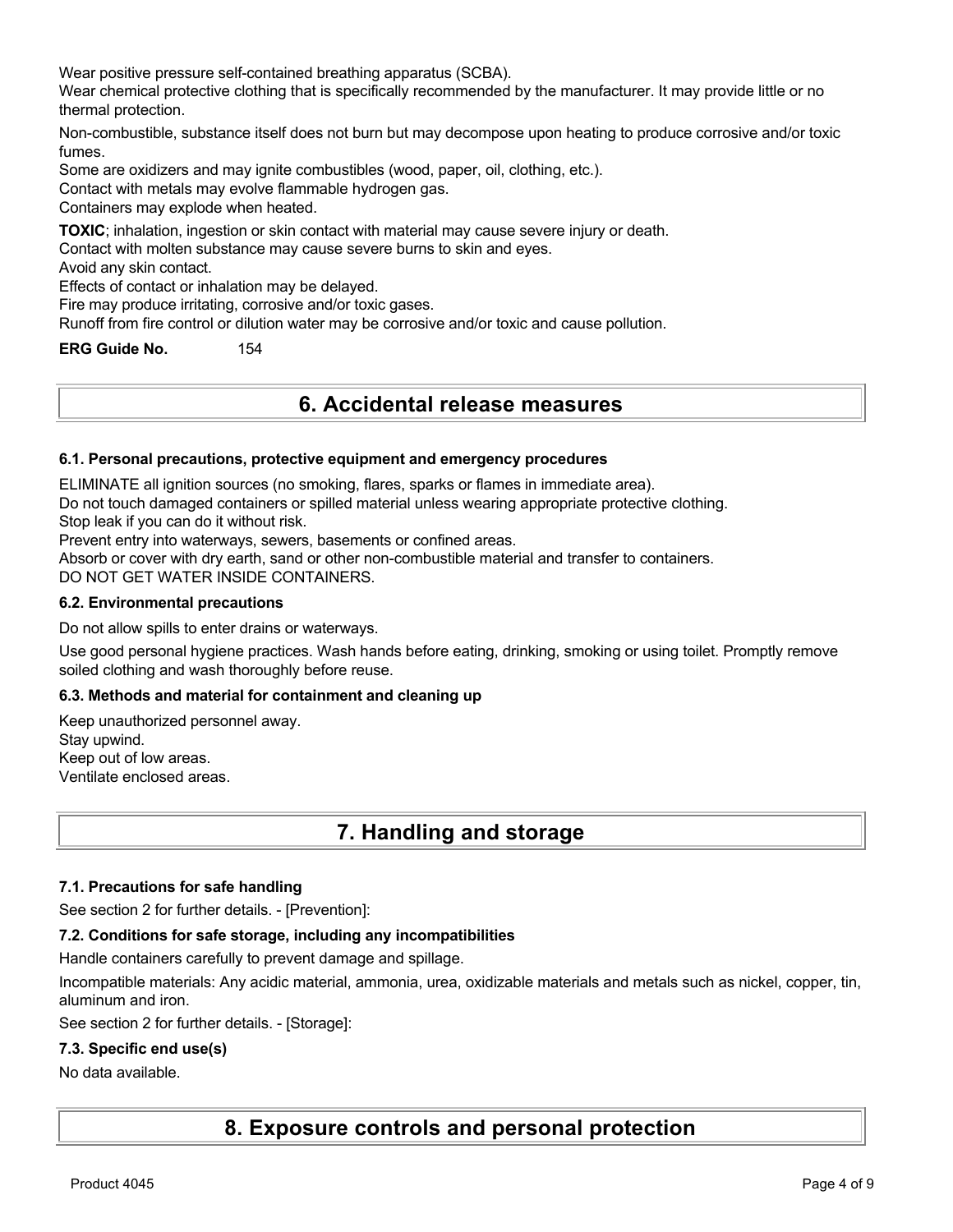#### **8.1. Control parameters**

| CAS No.      | Ingredient                      | <b>Source</b> | Value                         |
|--------------|---------------------------------|---------------|-------------------------------|
| 0000111-76-2 | Ethylene glycol monobutyl ether | <b>OSHA</b>   | TWA 50 ppm (240 mg/m3) [skin] |
|              |                                 | ACGIH         | TWA: 20 ppmRevised 2003,      |
|              |                                 | <b>NIOSH</b>  | TWA 5 ppm (24 mg/m3) [skin]   |
|              |                                 | Supplier      | No Established Limit          |
| 0001310-73-2 | Sodium hydroxide                | <b>OSHA</b>   | TWA 2 mg/m3                   |
|              |                                 | <b>ACGIH</b>  | Ceiling: 2 mg/m3              |
|              |                                 | <b>NIOSH</b>  | $C2$ mg/m3                    |
|              |                                 | Supplier      | No Established Limit          |

#### **Exposure**

#### **Carcinogen Data**

| CAS No.      | Ingredient                      | ∣Source∣    | Value                                                               |
|--------------|---------------------------------|-------------|---------------------------------------------------------------------|
| 0000111-76-2 | Ethylene givcol monobutyl ether | <b>OSHA</b> | Select Carcinogen: No                                               |
|              |                                 | <b>NTP</b>  | Known: No: Suspected: No                                            |
|              |                                 | <b>IARC</b> | Group 1: No; Group 2a: No; Group 2b: No; Group 3: Yes; Group 4: No; |
| 0001310-73-2 | Sodium hydroxide                | <b>OSHA</b> | Select Carcinogen: No                                               |
|              |                                 | <b>NTP</b>  | Known: No: Suspected: No                                            |
|              |                                 | <b>IARC</b> | Group 1: No; Group 2a: No; Group 2b: No; Group 3: No; Group 4: No;  |

#### **8.2. Exposure controls**

**Respiratory** Use NIOSH/MSHA approved respirator, following manufacturer's recommendations when concentrations exceed permissible exposure limits.

- **Eyes** Wear safety glasses with side shields to protect the eyes. An eye wash station is suggested as a good workplace practice.
- **Skin** Chemical resistant clothing such as coveralls/apron boots should be worn. Chemical Impervious Gloves
- **Engineering Controls** Provide adequate ventilation. Where reasonably practicable this should be achieved by the use of local exhaust ventilation and good general extraction. If these are not sufficient to maintain concentrations of particulates and any vapor below occupational exposure limits suitable respiratory protection must be worn.

#### **Other Work Practices** Use good personal hygiene practices. Wash hands before eating, drinking, smoking or using toilet. Promptly remove soiled clothing and wash thoroughly before reuse.

See section 2 for further details. - [Prevention]:

## **9. Physical and chemical properties**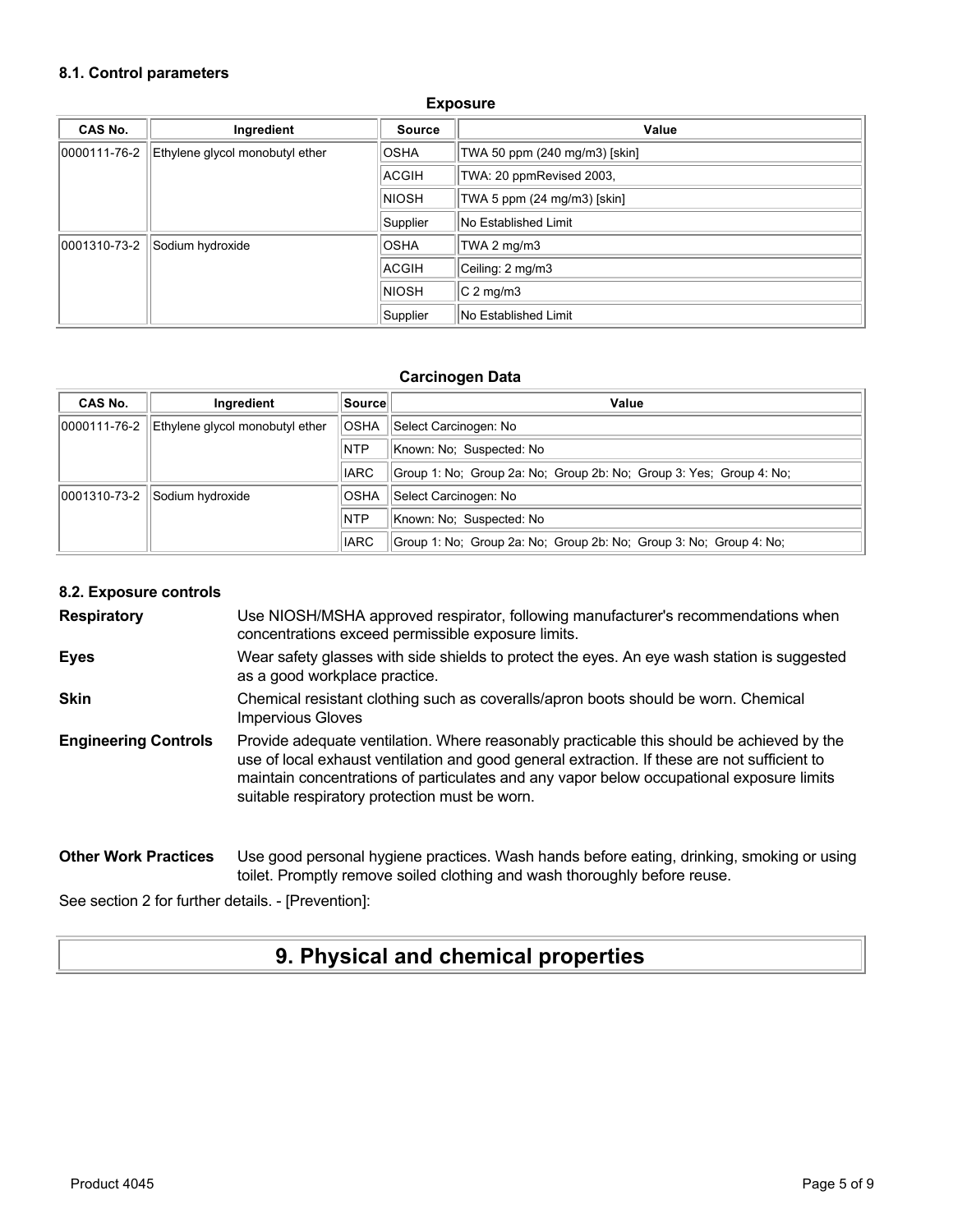| Odor<br>Mild<br><b>Odor threshold</b><br>Not Measured<br>$12.6 - 14.0$<br>рH<br>Melting point / freezing point<br>Not Measured<br>Initial boiling point and boiling range<br>$>212$ deg F<br><b>Flash Point</b><br>>200 degrees F PMCC (non-flammable)<br>0.33<br>Evaporation rate (Ether = $1$ )<br><b>Flammability (solid, gas)</b><br>Not Applicable<br>Upper/lower flammability or explosive<br>Lower Explosive Limit: Not Measured<br>limits<br><b>Upper Explosive Limit: Not Measured</b><br>Not Determined<br>Vapor pressure (Pa)<br>Not Determined<br><b>Vapor Density</b><br><b>Specific Gravity</b><br>1.024 - 1.044<br><b>Solubility in Water</b><br>Not Measured<br>Partition coefficient n-octanol/water (Log<br>Not Measured<br>Kow)<br>Not Measured<br><b>Auto-ignition temperature</b><br><b>Decomposition temperature</b><br>Not Measured<br>Not Measured<br><b>Viscosity (cSt)</b><br><b>Foaming</b><br>Moderate<br>9.2. Other information<br>No other relevant information. | Appearance | Clear Thin Liquid |
|------------------------------------------------------------------------------------------------------------------------------------------------------------------------------------------------------------------------------------------------------------------------------------------------------------------------------------------------------------------------------------------------------------------------------------------------------------------------------------------------------------------------------------------------------------------------------------------------------------------------------------------------------------------------------------------------------------------------------------------------------------------------------------------------------------------------------------------------------------------------------------------------------------------------------------------------------------------------------------------------|------------|-------------------|
|                                                                                                                                                                                                                                                                                                                                                                                                                                                                                                                                                                                                                                                                                                                                                                                                                                                                                                                                                                                                |            |                   |
|                                                                                                                                                                                                                                                                                                                                                                                                                                                                                                                                                                                                                                                                                                                                                                                                                                                                                                                                                                                                |            |                   |
|                                                                                                                                                                                                                                                                                                                                                                                                                                                                                                                                                                                                                                                                                                                                                                                                                                                                                                                                                                                                |            |                   |
|                                                                                                                                                                                                                                                                                                                                                                                                                                                                                                                                                                                                                                                                                                                                                                                                                                                                                                                                                                                                |            |                   |
|                                                                                                                                                                                                                                                                                                                                                                                                                                                                                                                                                                                                                                                                                                                                                                                                                                                                                                                                                                                                |            |                   |
|                                                                                                                                                                                                                                                                                                                                                                                                                                                                                                                                                                                                                                                                                                                                                                                                                                                                                                                                                                                                |            |                   |
|                                                                                                                                                                                                                                                                                                                                                                                                                                                                                                                                                                                                                                                                                                                                                                                                                                                                                                                                                                                                |            |                   |
|                                                                                                                                                                                                                                                                                                                                                                                                                                                                                                                                                                                                                                                                                                                                                                                                                                                                                                                                                                                                |            |                   |
|                                                                                                                                                                                                                                                                                                                                                                                                                                                                                                                                                                                                                                                                                                                                                                                                                                                                                                                                                                                                |            |                   |
|                                                                                                                                                                                                                                                                                                                                                                                                                                                                                                                                                                                                                                                                                                                                                                                                                                                                                                                                                                                                |            |                   |
|                                                                                                                                                                                                                                                                                                                                                                                                                                                                                                                                                                                                                                                                                                                                                                                                                                                                                                                                                                                                |            |                   |
|                                                                                                                                                                                                                                                                                                                                                                                                                                                                                                                                                                                                                                                                                                                                                                                                                                                                                                                                                                                                |            |                   |
|                                                                                                                                                                                                                                                                                                                                                                                                                                                                                                                                                                                                                                                                                                                                                                                                                                                                                                                                                                                                |            |                   |
|                                                                                                                                                                                                                                                                                                                                                                                                                                                                                                                                                                                                                                                                                                                                                                                                                                                                                                                                                                                                |            |                   |
|                                                                                                                                                                                                                                                                                                                                                                                                                                                                                                                                                                                                                                                                                                                                                                                                                                                                                                                                                                                                |            |                   |
|                                                                                                                                                                                                                                                                                                                                                                                                                                                                                                                                                                                                                                                                                                                                                                                                                                                                                                                                                                                                |            |                   |
|                                                                                                                                                                                                                                                                                                                                                                                                                                                                                                                                                                                                                                                                                                                                                                                                                                                                                                                                                                                                |            |                   |
|                                                                                                                                                                                                                                                                                                                                                                                                                                                                                                                                                                                                                                                                                                                                                                                                                                                                                                                                                                                                |            |                   |
|                                                                                                                                                                                                                                                                                                                                                                                                                                                                                                                                                                                                                                                                                                                                                                                                                                                                                                                                                                                                |            |                   |
|                                                                                                                                                                                                                                                                                                                                                                                                                                                                                                                                                                                                                                                                                                                                                                                                                                                                                                                                                                                                |            |                   |

# **10. Stability and reactivity**

#### **10.1. Reactivity**

Hazardous Polymerization will not occur.

#### **10.2. Chemical stability**

Stable under normal circumstances.

#### **10.3. Possibility of hazardous reactions**

No data available.

### **10.4. Conditions to avoid**

No data available.

#### **10.5. Incompatible materials**

Any acidic material, ammonia, urea, oxidizable materials and metals such as nickel, copper, tin, aluminum and iron.

### **10.6. Hazardous decomposition products**

Hydrogen chloride and chlorine. Chlorine gas rate of decomposition increases with the concentration with temperatures above 85 degrees F (30C).

# **11. Toxicological information**

#### **Acute toxicity**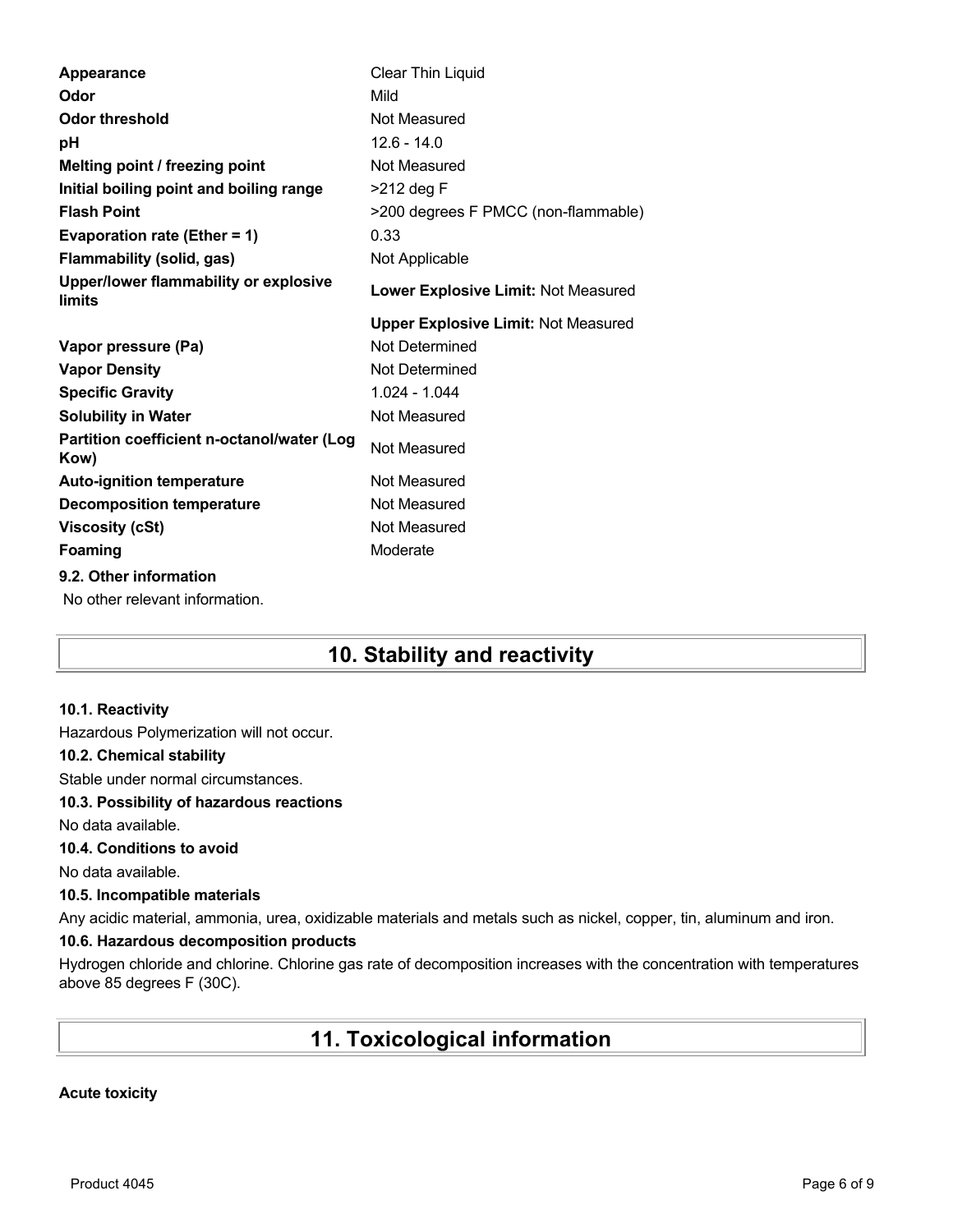| Ingredient                                   | Oral LD50,<br>mg/kg                      | Skin LD50,<br>mg/kg                      | <b>Inhalation</b><br>Vapor LD50,<br>mg/L/4hr | <b>Inhalation</b><br>Dust/Mist LD50,<br>mg/L/4hr | Inhalation<br>Gas LD50,<br>ppm |
|----------------------------------------------|------------------------------------------|------------------------------------------|----------------------------------------------|--------------------------------------------------|--------------------------------|
| Sodium hydroxide - (1310-73-2)               | 6,600.00,<br>Mouse -<br>Category: NA     | 1,350.00,<br>Rabbit -<br>Category: 4     | 600.00, Mouse<br>- Category: NA              | No data available                                | No data<br>available           |
| Ethylene glycol monobutyl ether - (111-76-2) | 1.414.00.<br>Guinea Pig -<br>Category: 4 | 1.200.00.<br>Guinea Pig -<br>Category: 4 | 173.00, Guinea<br>Pig - Category:<br>NA.     | INo data availablel                              | No data<br>available           |

Note: When no route specific LD50 data is available for an acute toxin, the converted acute toxicity point estimate was used in the calculation of the product's ATE (Acute Toxicity Estimate).

| <b>Classification</b>         | Category | <b>Hazard Description</b>                |
|-------------------------------|----------|------------------------------------------|
| Acute toxicity (oral)         |          | Not Applicable                           |
| Acute toxicity (dermal)       |          | Not Applicable                           |
| Acute toxicity (inhalation)   |          | Not Applicable                           |
| Skin corrosion/irritation     | 1B       | Causes severe skin burns and eye damage. |
| Serious eye damage/irritation | 2        | Causes serious eye irritation.           |
| Respiratory sensitization     |          | Not Applicable                           |
| Skin sensitization            |          | Not Applicable                           |
| Germ cell mutagenicity        |          | Not Applicable                           |
| Carcinogenicity               |          | Not Applicable                           |
| Reproductive toxicity         |          | Not Applicable                           |
| STOT-single exposure          |          | Not Applicable                           |
| STOT-repeated exposure        |          | Not Applicable                           |
| Aspiration hazard             |          | Not Applicable                           |

# **12. Ecological information**

#### **12.1. Toxicity**

The preparation has been assessed following the conventional method of the Dangerous Preparations Directive 1999/45/EC and GHS and is not classified as dangerous for the environment, but contains substance(s) dangerous for the environment. See section 3 for details

#### **Aquatic Ecotoxicity**

| Ingredient                                   | 96 hr LC50 fish,<br>ma/l    | 48 hr EC50 crustacea,<br>ma/l | ErC50 algae,<br>mq/l |
|----------------------------------------------|-----------------------------|-------------------------------|----------------------|
| Sodium hydroxide - (1310-73-2)               | 196.00, Poecilia reticulata | 40.38, Ceriodaphnia dubia     | Not Available        |
| Ethylene glycol monobutyl ether - (111-76-2) | 220.00, Fish (Piscis)       | 1,000.00, Daphnia magna       | Not Available        |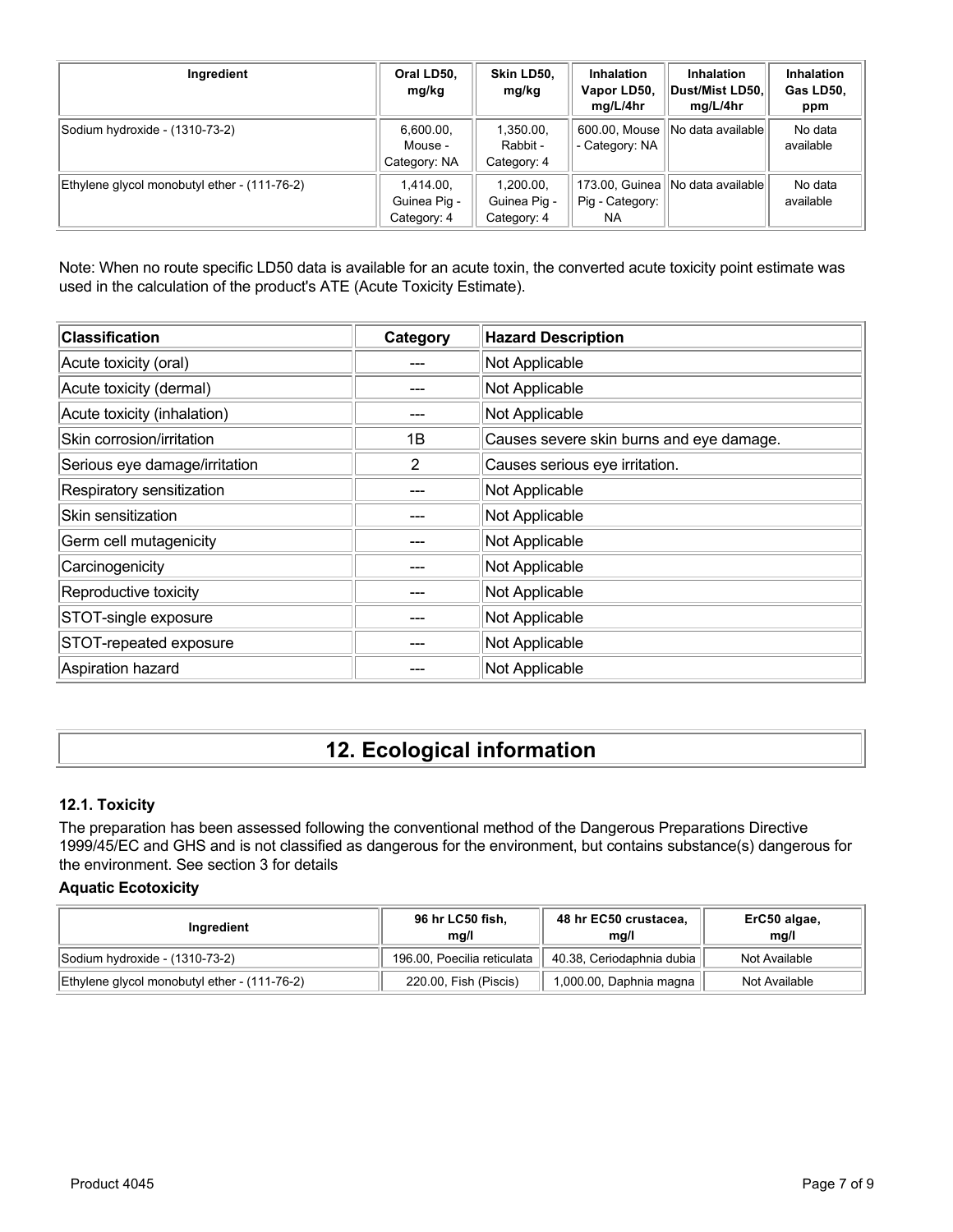### **12.2. Persistence and degradability**

There is no data available on the preparation itself.

### **12.3. Bioaccumulative potential**

Not Measured

**12.4. Mobility in soil**

No data available.

## **12.5. Results of PBT and vPvB assessment**

This product contains no PBT/vPvB chemicals.

## **12.6. Other adverse effects**

No data available.

## **13. Disposal considerations**

#### **13.1. Waste treatment methods**

Observe all federal, state and local regulations when disposing of this substance.

## **14. Transport information**

| NA1760                                         |
|------------------------------------------------|
| Compound, Cleaning, Liquid, (Sodium Hydroxide) |
| 8                                              |
| Ш                                              |
|                                                |

## **15. Regulatory information**

| <b>Regulatory Overview</b>                          | The regulatory data in Section 15 is not intended to be all-inclusive, only selected regulations<br>are represented. |
|-----------------------------------------------------|----------------------------------------------------------------------------------------------------------------------|
| <b>Toxic Substance</b><br><b>Control Act (TSCA)</b> | All components of this material are either listed or exempt from listing on the TSCA Inventory.                      |
| <b>WHMIS Classification</b>                         | $D2B$ F                                                                                                              |
| <b>US EPA Tier II Hazards</b>                       | Fire: No                                                                                                             |
|                                                     |                                                                                                                      |

**Sudden Release of Pressure:** No **Reactive:** No **Immediate (Acute):** Yes **Delayed (Chronic):** No

#### **EPCRA 311/312 Chemicals and RQs (lbs):**

Sodium hydroxide ( 1,000.00)

# **EPCRA 302 Extremely Hazardous :**

(No Product Ingredients Listed)

#### **EPCRA 313 Toxic Chemicals:**

Ethylene glycol monobutyl ether

**Proposition 65 - Carcinogens (>0.0%):** (No Product Ingredients Listed)

#### **Proposition 65 - Developmental Toxins (>0.0%):** (No Product Ingredients Listed)